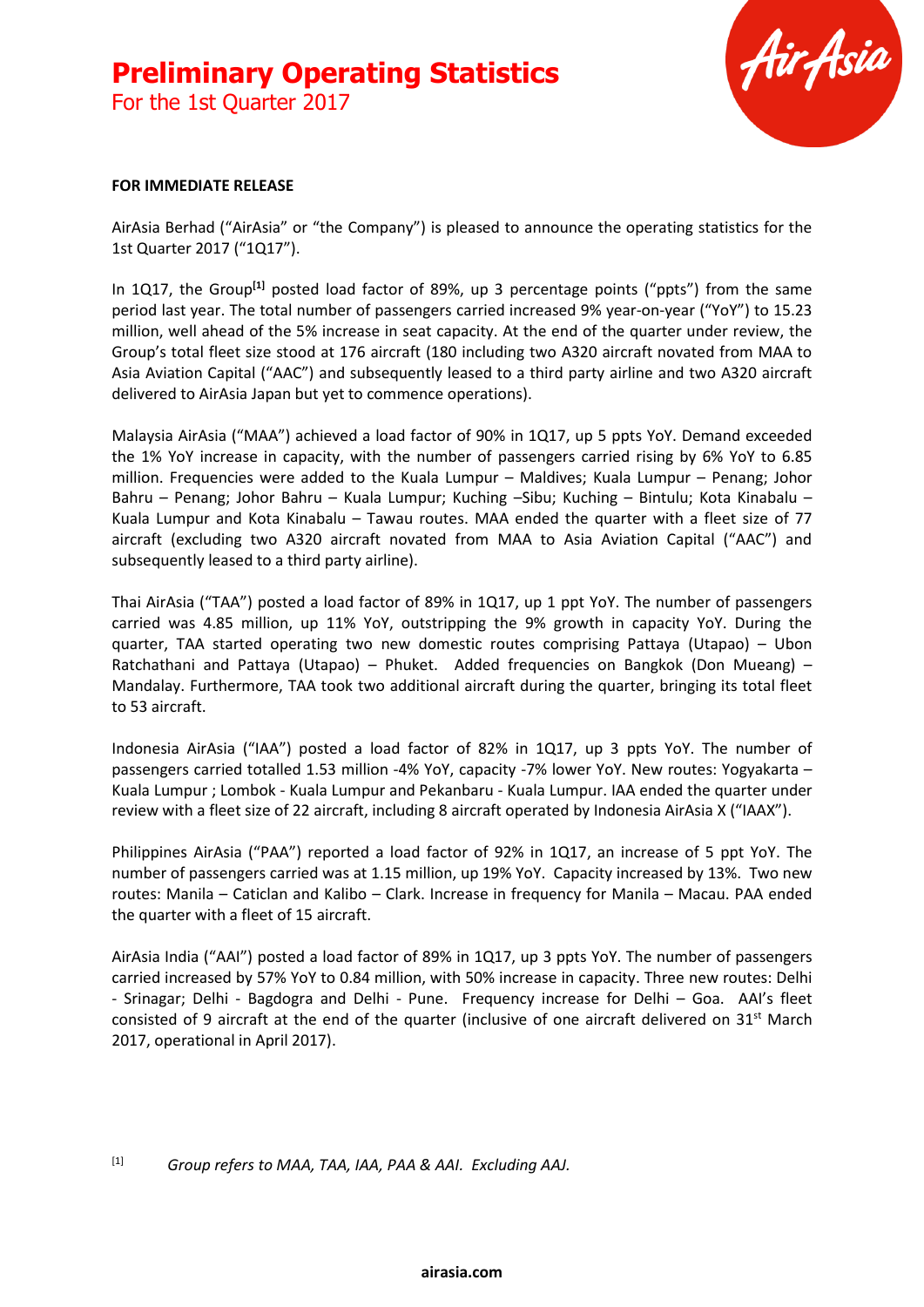For the 1st Quarter 2017



#### **Group**

#### **1 st Quarter 2017 Operating Statistics**

| <b>Group</b>                            | <b>JAN - MAR 2017</b> |            |         |
|-----------------------------------------|-----------------------|------------|---------|
| (MAA, TAA, IAA, PAA, AAI)               | 2017                  | 2016       | Change  |
| Passenger Carried <sup>1</sup>          | 15,232,099            | 13,940,659 | 9%      |
| Capacity <sup>2</sup>                   | 17,126,922            | 16,287,828 | 5%      |
| Load Factor $(\%)^3$                    | 89                    | 86         | +3 ppts |
| $ASK$ (mil) <sup>4</sup>                | 20,615                | 19,787     | 4%      |
| RPK $(mil)^5$                           | 18,194                | 16,770     | 8%      |
| Number of stages <sup>6</sup>           | 94,761                | 90,396     | 5%      |
| Average stage length (km)               | 1,128                 | 1,177      | $-4%$   |
| Size of fleet at month end <sup>7</sup> | 176                   | 170        | 6       |

*Note: (i) The total fleet number includes:*

*- Eight (8) A320 aircraft operated by IAAX on behalf of IAA.*

- *The total fleet number excludes:*
- *- Two (2) A320 aircraft novated from MAA to Asia Aviation Capital ("AAC") and subsequently leased to a third party airline.*
- *- Two (2) A320 aircraft delivered to AirAsia Japan but yet to commence operations.*

#### **Malaysia**

#### **1 st Quarter 2017 Operating Statistics**

|                                         | <b>JAN - MAR 2017</b> |           |         |  |
|-----------------------------------------|-----------------------|-----------|---------|--|
| <b>Malaysia AirAsia</b>                 | 2017                  | 2016      | Change  |  |
| Passenger Carried <sup>1</sup>          | 6,849,185             | 6,475,081 | 6%      |  |
| Capacity <sup>2</sup>                   | 7,635,630             | 7,579,068 | 1%      |  |
| Load Factor $(\%)^3$                    | 90                    | 85        | +5 ppts |  |
| $ASK$ (mil) <sup>4</sup>                | 10,065                | 10,069    | 0%      |  |
| RPK $(mil)^5$                           | 8,918                 | 8,556     | 4%      |  |
| Number of stages <sup>6</sup>           | 42,050                | 42,014    | 0%      |  |
| Average stage length (km)               | 1,308                 | 1,321     | $-1%$   |  |
| Size of fleet at month end <sup>7</sup> | 77                    | 80        | $-3$    |  |

*Note: (i) The total fleet number excludes:*

*- Two (2) A320 aircraft novated from MAA to AAC and subsequently leased to a third party airline.*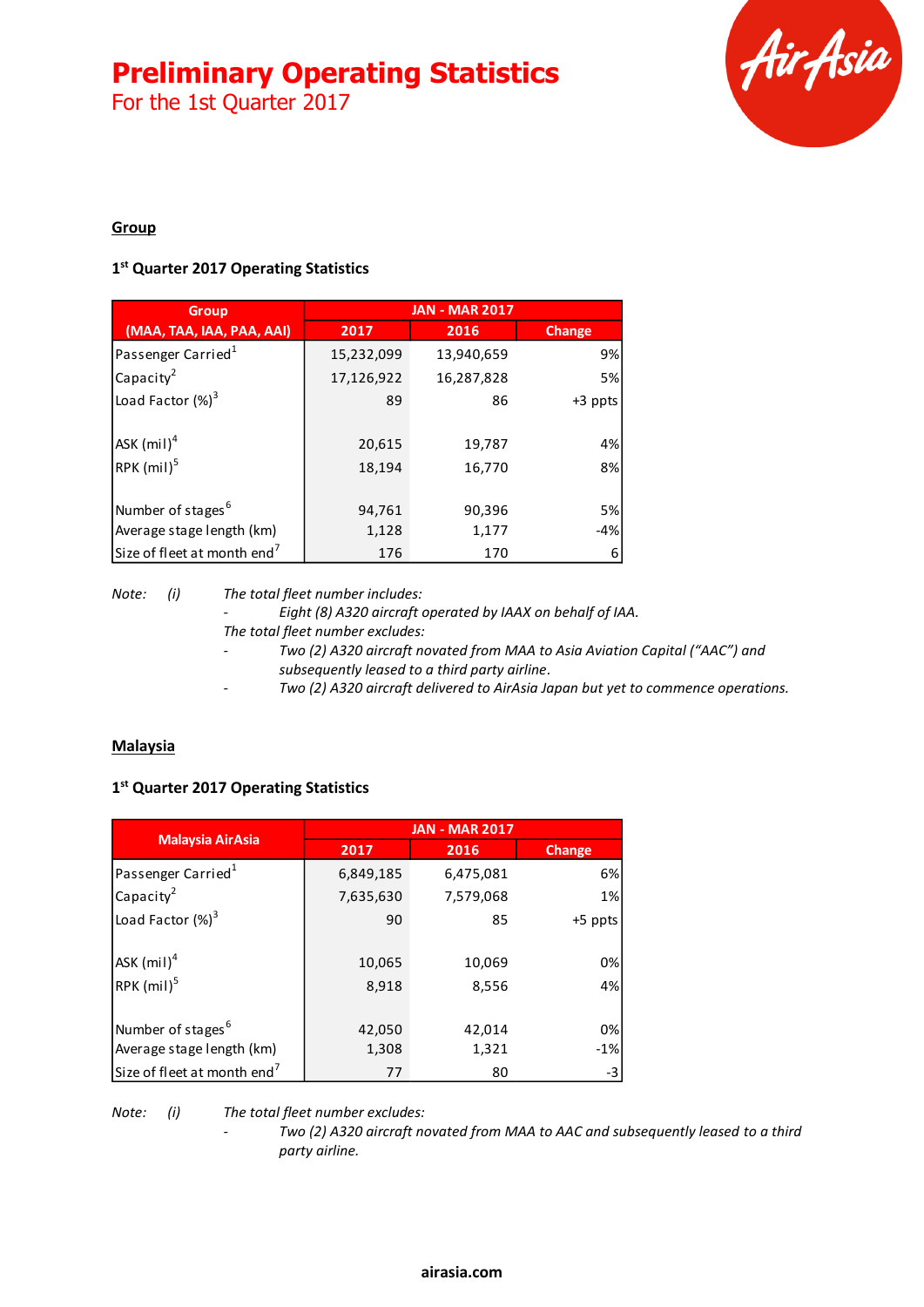For the 1st Quarter 2017



#### **Thailand**

#### **1 st Quarter 2017 Operating Statistics**

| <b>Thai AirAsia</b>                       | <b>JAN - MAR 2017</b> |                |               |  |
|-------------------------------------------|-----------------------|----------------|---------------|--|
|                                           | 2017                  | 2016           | <b>Change</b> |  |
| Passenger Carried <sup>1</sup>            | 4,851,398             | 4,365,286      | 11%           |  |
| Capacity <sup>2</sup>                     | 5,423,652             | 4,965,480      | 9%            |  |
| Load Factor $(\%)^3$                      | 89                    | 88             | +1 ppt        |  |
| $ASK$ (mil) <sup>4</sup><br>RPK $(mil)^5$ | 5,327<br>4,749        | 4,967<br>4,336 | 7%<br>10%     |  |
| Number of stages <sup>6</sup>             | 30,109                | 27,586         | 9%            |  |
| Average stage length (km)                 | 983                   | 999            | $-2%$         |  |
| Size of fleet at month end <sup>7</sup>   | 53                    | 47             | 6             |  |

#### **Indonesia**

#### **1 st Quarter 2017 Operating Statistics**

|                                         | <b>JAN - MAR 2017</b>            |                                                |              |           |         |
|-----------------------------------------|----------------------------------|------------------------------------------------|--------------|-----------|---------|
|                                         |                                  | 2017                                           |              |           |         |
| <b>Indonesia AirAsia</b>                | <b>Operated by</b><br><b>IAA</b> | <b>Operated by</b><br>3rd Party <sup>(i)</sup> | <b>Total</b> | 2016      | Change  |
| Passenger Carried <sup>1</sup>          | 1,145,234                        | 386,482                                        | 1,531,716    | 1,593,904 | $-4%$   |
| Capacity <sup>2</sup>                   | 1,381,320                        | 487,620                                        | 1,868,940    | 2,006,100 | $-7%$   |
| Load Factor (%) <sup>3</sup>            | 83                               | 79                                             | 82           | 79        | +3 ppts |
| $ASK$ (mil) <sup>4</sup>                | 1,968                            | 686                                            | 2,654        | 2,821     | $-6%$   |
| RPK (mil) <sup>5</sup>                  | 1,644                            | 557                                            | 2,202        | 2,224     | $-1%$   |
| Number of stages <sup>6</sup>           | 7,674                            | 2,709                                          | 10,383       | 11,145    | $-7%$   |
| Average stage length (km)               | 1,366                            | 1,288                                          | 1,345        | 1,277     | 5%      |
| Size of fleet at month end <sup>7</sup> | 14                               | 8                                              | 22           | 23        | $-1$    |

*Note: (i) Operated by IAAX on behalf of IAA*

*(ii) Includes three (3) A320 aircraft wet leased and five (5) A320 aircraft transferred from IAA*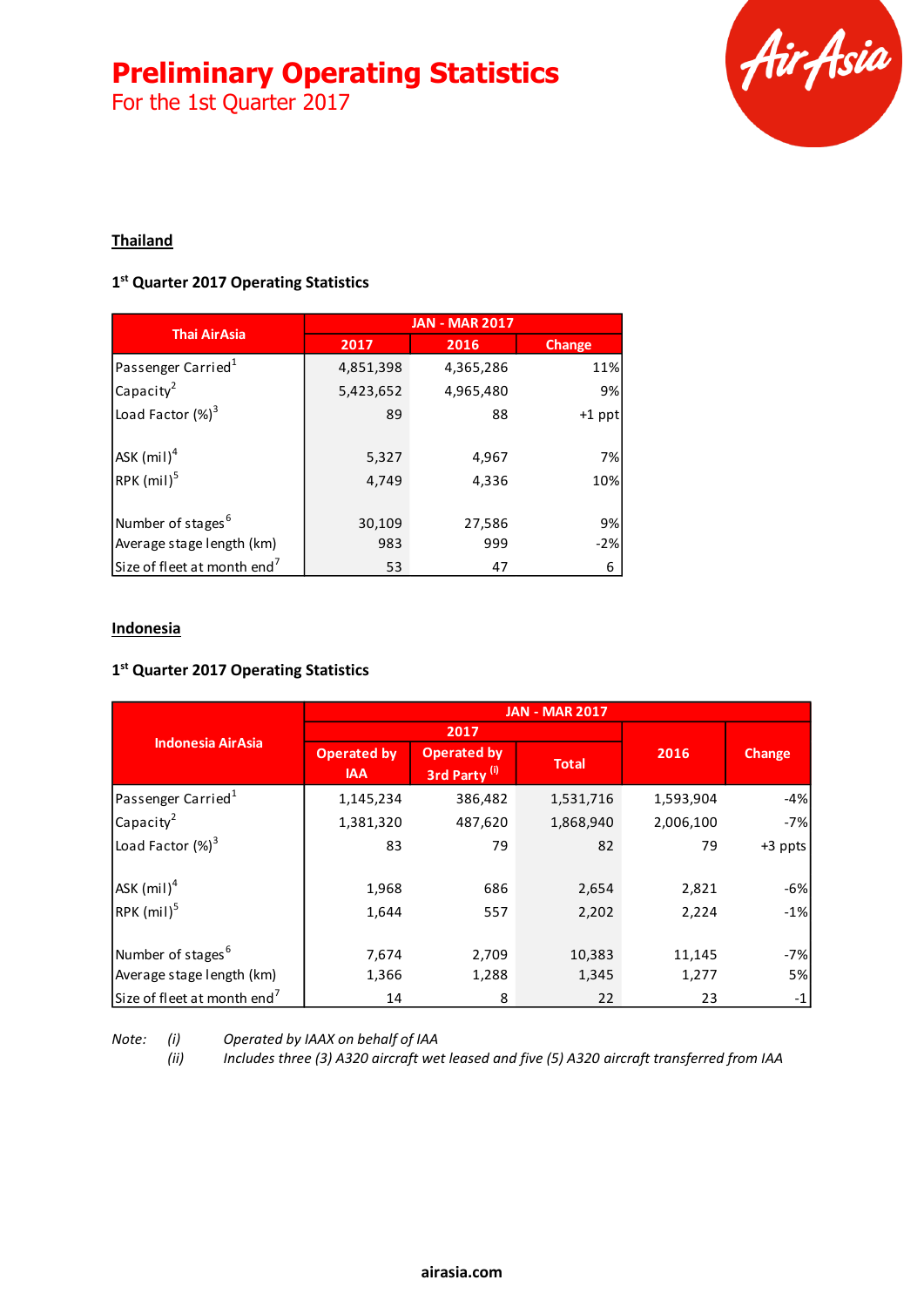For the 1st Quarter 2017



#### **Philippines**

#### **1 st Quarter 2017 Operating Statistics**

| <b>Philippines AirAsia</b>              | <b>JAN - MAR 2017</b> |           |               |  |
|-----------------------------------------|-----------------------|-----------|---------------|--|
|                                         | 2017                  | 2016      | <b>Change</b> |  |
| Passenger Carried <sup>1</sup>          | 1,154,836             | 967,588   | 19%           |  |
| Capacity <sup>2</sup>                   | 1,253,520             | 1,107,900 | 13%           |  |
| Load Factor (%) <sup>3</sup>            | 92                    | 87        | $+5$ ppts     |  |
|                                         |                       |           |               |  |
| $ASK$ (mil) <sup>4</sup>                | 1,557                 | 1,156     | 35%           |  |
| RPK $(mil)^5$                           | 1,411                 | 984       | 43%           |  |
|                                         |                       |           |               |  |
| Number of stages <sup>6</sup>           | 6,968                 | 6,155     | 13%           |  |
| Average stage length (km)               | 1,078                 | 1,044     | 3%            |  |
| Size of fleet at month end <sup>7</sup> | 15                    | 14        |               |  |

#### **India**

#### **1 st Quarter 2017 Operating Statistics**

|                                         | <b>JAN - MAR 2017</b> |         |         |  |
|-----------------------------------------|-----------------------|---------|---------|--|
| AirAsia India                           | 2017                  | 2016    | Change  |  |
| Passenger Carried <sup>1</sup>          | 844,964               | 538,800 | 57%     |  |
| Capacity <sup>2</sup>                   | 945,180               | 629,280 | 50%     |  |
| Load Factor $(\%)^3$                    | 89                    | 86      | +3 ppts |  |
| ASK $(mil)^4$                           | 1,012                 | 774     | 31%     |  |
| RPK (mil) <sup>5</sup>                  | 915                   | 671     | 36%     |  |
| Number of stages <sup>6</sup>           | 5,251                 | 3,496   | 50%     |  |
| Average stage length (km)               | 996                   | 1,245   | $-20%$  |  |
| Size of fleet at month end <sup>7</sup> | 9                     | 6       | 3       |  |

*Note: (i) Inclusive of one (1) aircraft delivered on 31st March 2017, operational in April 2017.*